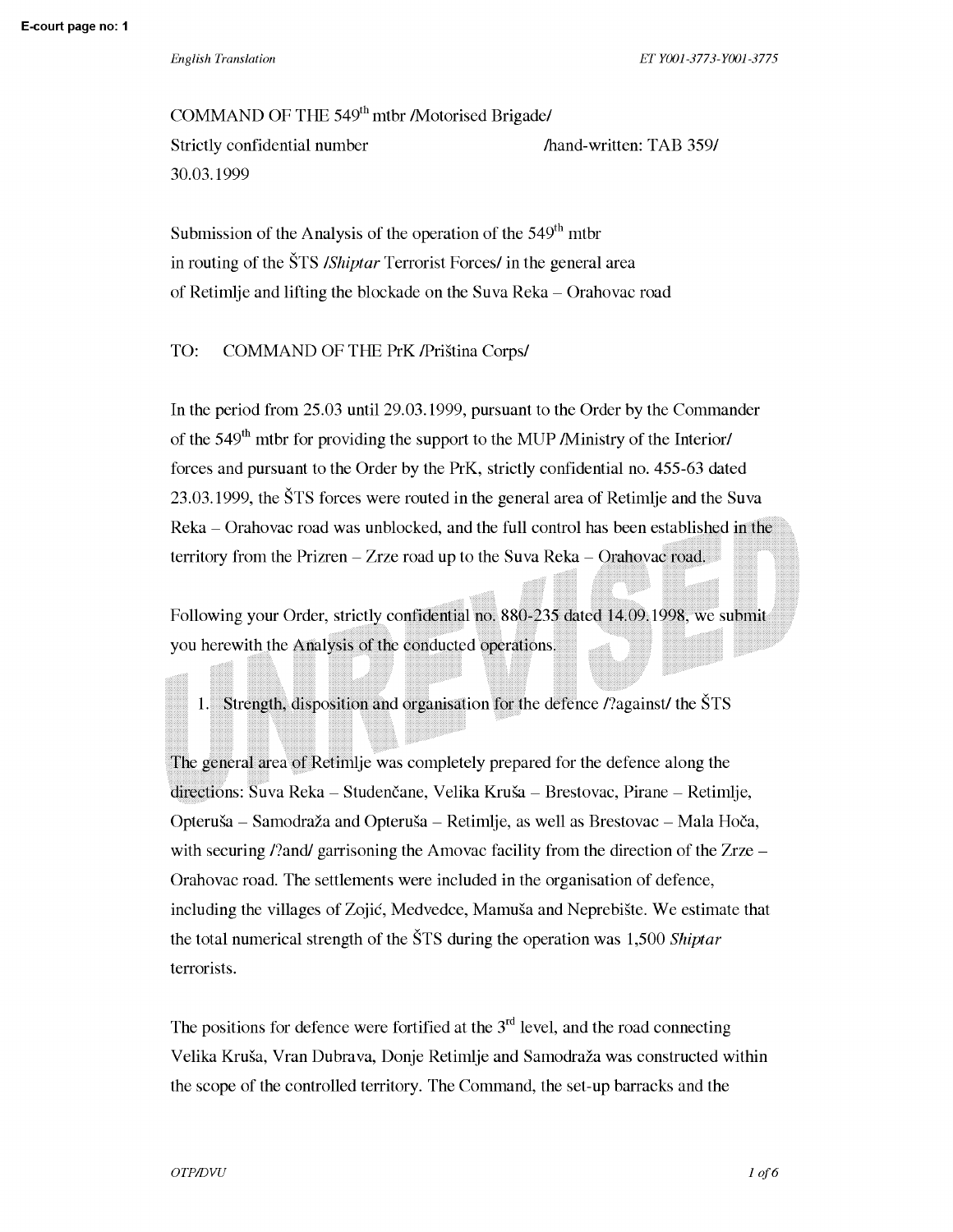dispensary that can accommodate around 500 wounded persons were located in the village of Retimlje.

The positions for defence were placed facing the road. The focus of defence was around the Suva Reka - Studencane road, with the support point in the village of Studencane and the Grab facility and the directions leading from the Prizren – Zrze asphalt road towards Retimlje.

The characteristic feature of the organisation of defence was that in the villages of Retimlje, Studenčane and Opteruša there was no civilian population, only the STS members.

The overall organisation for the defence /?against/ the STS was concentrated on holding the well-fortified positions, with the support point in the settlements and in setting up the obstacles along the roads and concavities.

During the operation, the STS did not throw their weapons and combat equipment before the crucial moment, when they started changing into the civilian clothes and attempted to make a breakthrough along the Gurit Mahala - tt /trig point/ 1613 (Rapuf) direction, where they encountered our units in the line of blockade. In the village of Studencane, the STS were grouped in three well-prepared, big tents /?in/ the various parts of the village.

The large quantities of food received from the OSC /Organisation for Security and Cooperation/ were found in all settlements. On several occasions during the combat operations, the reinforcement was sent from the general area of Malisevo - Pagarusa, in an attempt of preserving the positions. The STS have put up a strong resistance. There was neither withdrawal nor a pull-out from the positions, they were held until the STS forces were attacked from the flank or the attack was launched from the back.

We estimate that the  $\text{STS}$  casualties were the following:

- around 85 /members/ were killed;
- $\overline{a}$ there were no prisoners.

The part of the STS forces, together with the part of the population, had withdrawn through the village of Dobrodeljane into the general area of Pagarusa - Belanica, before our forces were linked on the Orahovac – Studencane road. During 26.03., a part of the STS forces attempted to break through the encirclement through the village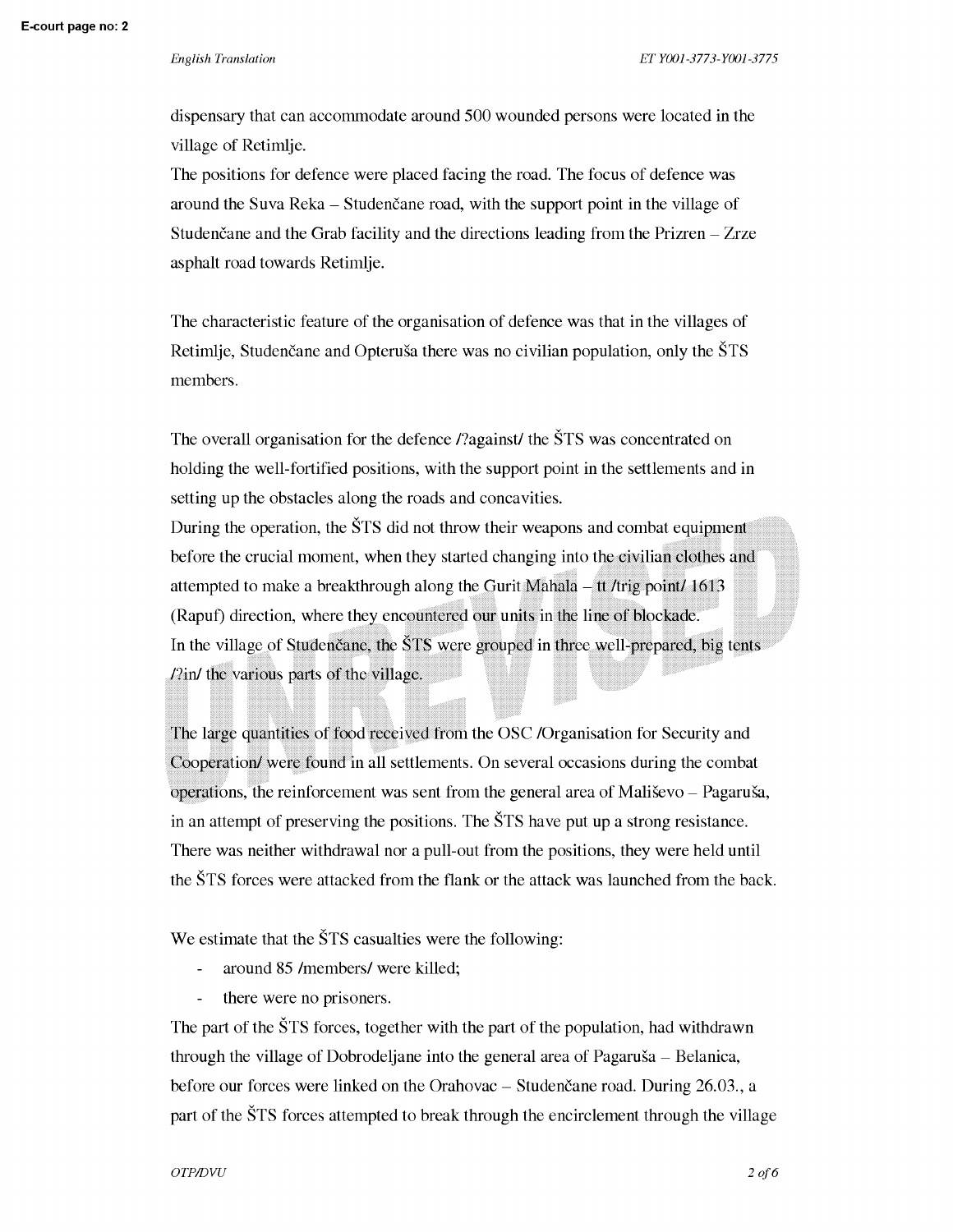of Pirane towards the border belt, but they were prevented. While they were making attempts to pull-out, a group of the STS opened fire from the village of Landovica, and it was not the case before that the STS were engaged in operations from that village. Once the STS were routed and this area was taken, some small, dispersed groups were found in the valleys.

In the course of carrying out the task, the aggressor's NA TO aviation was flying over the general area every day and on several occasions they attacked our forces, but we suffered no consequences.

2. The formations of the VJ /Yugoslav Army/ forces engaged in routing the STS in the wider area of the village of Retimlje and unblocking the Suva Reka - Orahovac road were of the following:

- BG-1 /Combat Group -1/ - 160 men; BG-2 - 220 men; BG-5 - 180 men; BG-6 - 150 men; BG-7 - 90 men, in total - 820 men. The BG-1/243<sup>rd</sup> Mbr /?Mechanised Brigade/ with the strength of 180 men and 10 tanks joined our forces in the coordinated action. - The following important armament was engaged: twenty-one T-55 tanks; six 122mm howitzers; fourteen 3012mm PAT /anti-aircraft gun/; four 90mm SO /selfpropelled gun/; four 120mm MB /mortar/; two 82mm MB; nine 2013mm BOV /armoured combat vehicle/; six M-83 BOV; four BOVs from the Military Police; four 128mm *svlr* /self-propelled multiple rocket launcher/; one BRDM /wheeled reconnaissance amphibious vehicle/ and one OT /armoured personnel carrier/. - The following MUP *M*inistry of the Interior/ forces have been engaged:  $37<sup>th</sup>$  Od /Detachment/ of the PJP /Special Police Unit/ with the strength of 500 men;  $23<sup>rd</sup>$  Od PJP with the strength of 400 men; the  $5<sup>th</sup>$  č /company/ of the Prizren PJP with the strength of 120 men. The total strength of the MUP forces was 1,020 men. The total strength of all forces engaged in routing and crushing the STS */Shiptar* Terrorist Forces/ and lifting the blockade of the road was around 2,000 men.

The forces engaged to carry out the task had been realistically planned, ensuring the successful completion of the assigned task; the coordinated action among the forces and the coordination with the MUP forces were functioning well.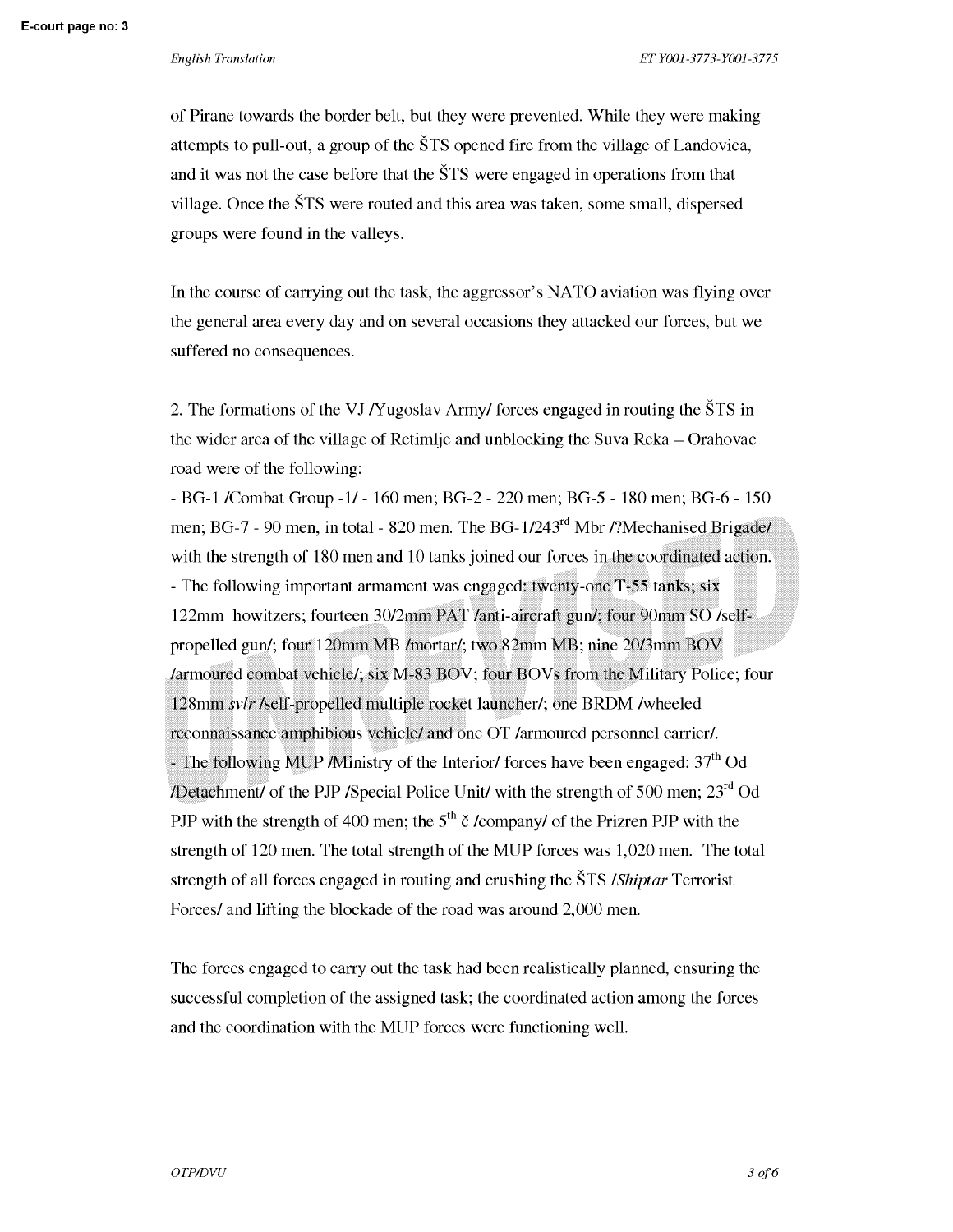Before the combat operations started, the early professional, material, morale and security preparations were made as well as the reconnaissance of the ground, which had a positive impact on the completion of the task.

Bringing and deploying the forces, taking the line of blockade and the initial positions were carried out taking advantage of the night, so the attack started simultaneously from all planned positions.

During the first day, the immediate task was achieved and the  $23<sup>rd</sup>$  Od /Detachment/ of the PJP /Special Police Unit/ made a fierce breakthrough from the direction of Bela Crkva and Brnjaca towards the village of Celina and Mala Hoca and the forces of the BG-7/549th mtbr and the  $5<sup>th</sup>$  Company of the Prizren PJP made a breakthrough along the directions Velika Hoca - Brestovac and Velika Hoca - Osmanica facility, so already in the course of the first day, our forces came in front of the village of Retimlje, in an energetic attack and breakthrough, which had noticeably positive impact on the further course of the combat operations.

The forces of the BG-1, in a planned manner, took hold of the line: village of Zojic, village of Pirane, 400 metres to the north, and from Mala Krusa made a breakthrough up to the dominant facilities in front of Randubrava.

The forces of the BG-6, in an energetic capture from the left, raided and crushed the STS in the area of Trliste, which dominates over Opterusa and Samodraze and attacked the flank of the  $STS$  forces that were pulling out along the Samodraže – Dobrodeljane – Pagaruša road. The strong resistance was put up along the direction of  $S$ uva  $Re$ ka  $\overline{-}$  Studencane, where our forces finished with the routing of the part of the STS in the eastern part of the village of Rastane. Before the nightfall, our forces were linked in order to prevent the pull-out of the STS. During the night, the STS */Shiptar*  Terrorist Forces/ sent a part of the forces from the general area of the village of Milanovic in an repeated attempt to take hold of the Trliste facility, but the attempt failed.

During the second day of combat operations, the STS that were blocked in V. Krusa were routed, the village of Randubrava was taken, the  $23<sup>rd</sup>$  Od PJP reached the general area of Brestovica slopes, the village of Retimlje and the Command of the STS forces and the villages of Opteruša, Samodraže and Studencane were taken. The characteristic feature of the combat operations conducted on the second day was that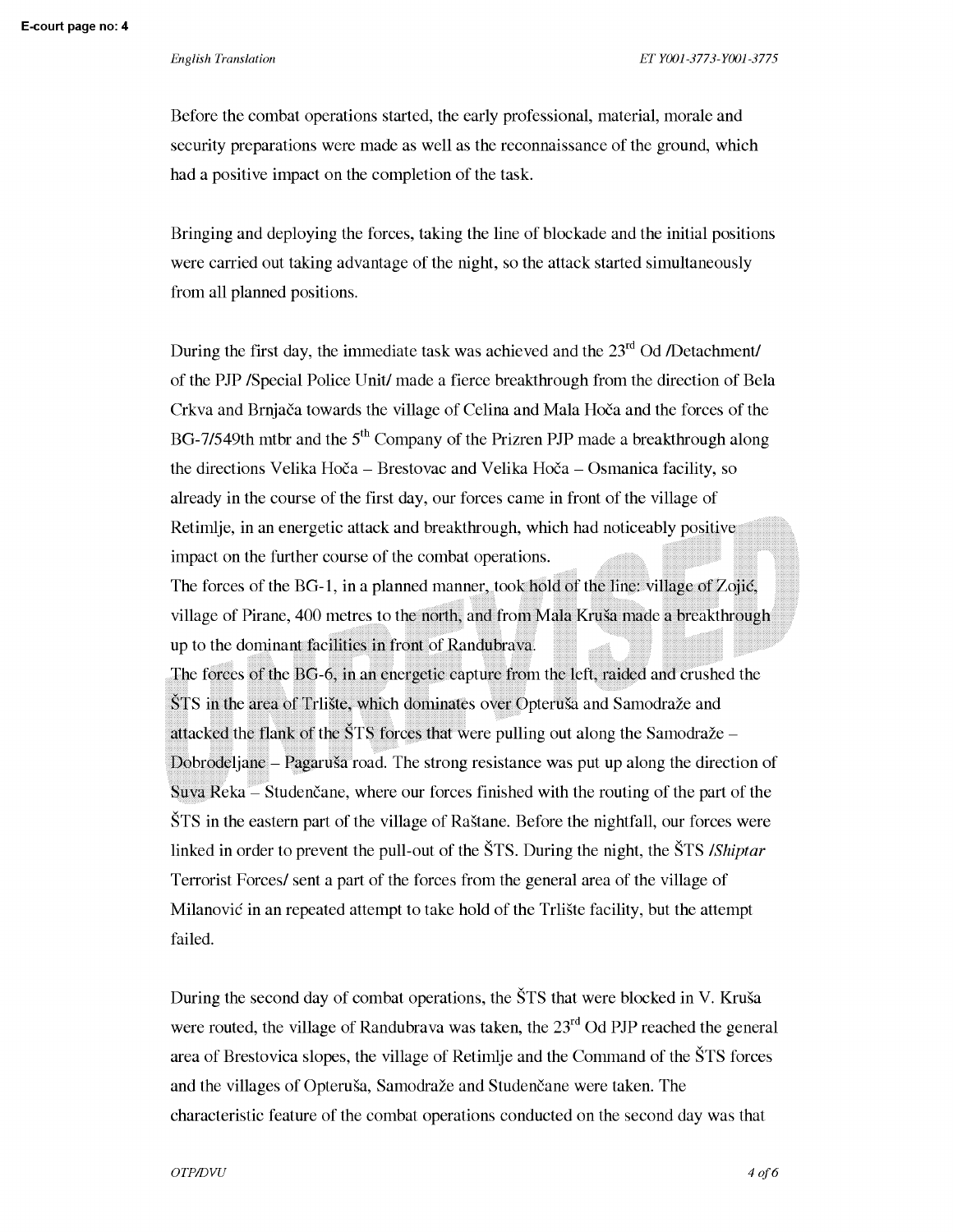the decisive defence was put up by the remaining parts of the STS forces, a part of the forces pulled out to the villages of Neprebiste and Mamusa, and our units - BG-6 and BG-5 - were linked along the Orahovac - Suva Reka road before the nightfall, thus blocking the STS forces that remained in the valleys and in the villages of Mamusa and Medvedce. Before the nightfall, our forces were linked again in order to prevent the pull-out of the remaining STS.

In the course of the third day of the b/d /combat operations/, the mopping up operation of the remaining area around the village of Donje Retimlje was conducted and the routing of the STS in the villages of Medvedce, Mamusa and Neprebiste. The part of the STS forces attempted to pull out along the creek to the villages of Trnje and Lesane. The forces under the blockade along the asphalt road and in the area of Siroka, Smac and Donja Srbica were still in their positions. In the course of the fourth day (29.03.1999), the STS */Shiptar* Terrorist Forces/ were

completely routed and the full control of the territory was established; the units of the BG-5 and the part of forces of the  $37<sup>th</sup>$  Od /Detachment/ of the PJP /Special Police Unit/ forces, taking the advantage of the overall situation, made an energetic breakthrough towards the village of Dobrodeljane, took hold of the access peaks at the entrance of the village and took hold of the village of Dobrodeljane up to the northern borders of the village where they found themselves when the night fell, and the reached positions were kept. The STS that had pulled out into the villages of Trnje and Lešane during the night, were also routed and crushed.

In the course of carrying out the task,  $\frac{3}{2}$  soldiers were killed and  $\frac{8}{2}$  were wounded among our forces. There was no damaged MTS /material and technical equipment/ on our part.

The functioning of the PoOb /Logistical Support/ was with some difficulties, with the support point in the units of the  $549<sup>th</sup>$  Mtbr /Motorised Brigade/ deployed in the area. The overall PoOb did not adversely influence the completion of the assigned task.

The ammunition consumption was according to the Order for routing and crushing the STS and lifting the blockade of the road. The commanding over the envisaged forces was under the joint command of the MUP /Ministry of the Interior/ and the VJ /Yugoslav Army/ forces.

### $\overline{OTP}$ *DVU* 5 of 6